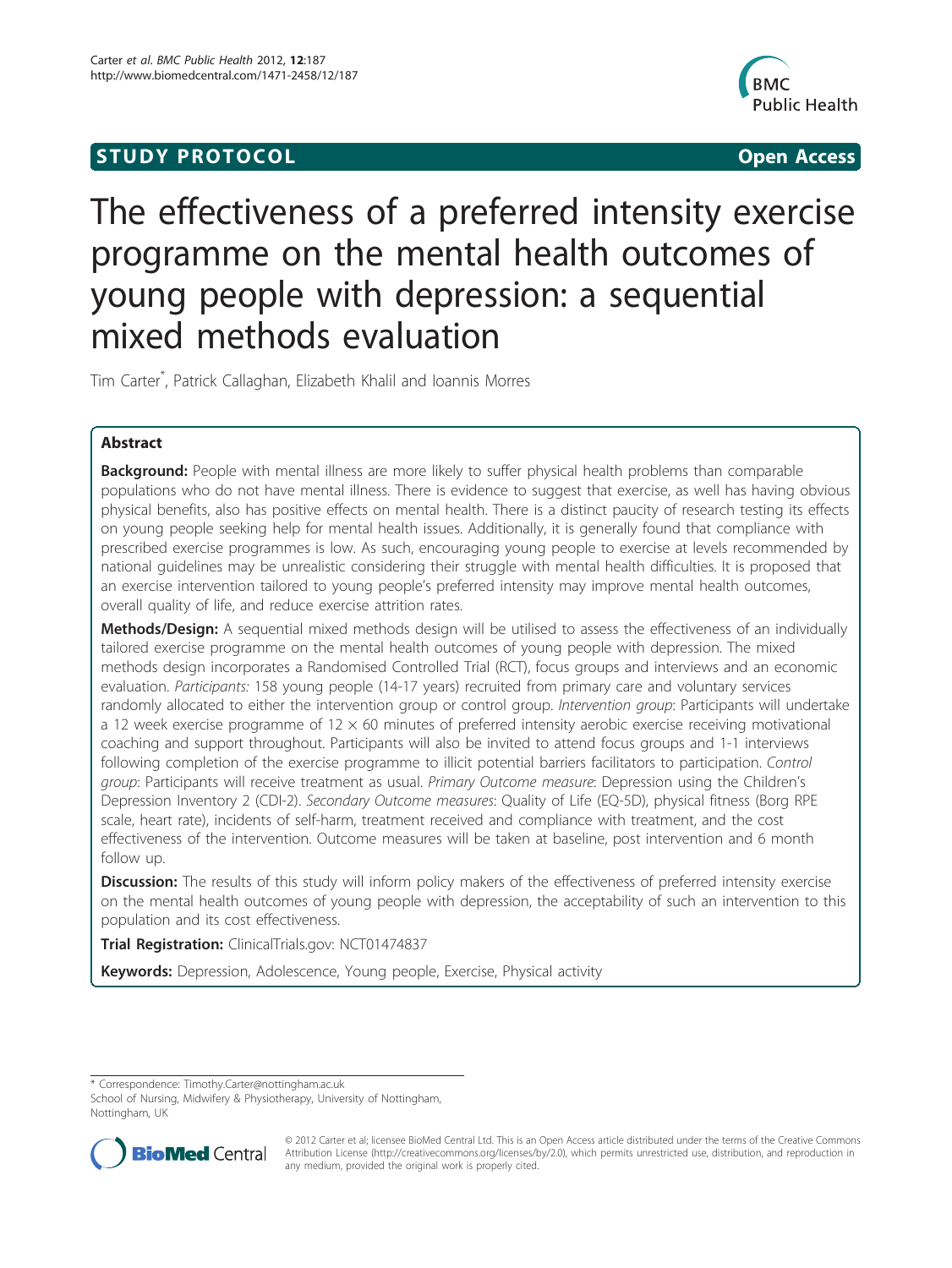# Background

The Department of Health in England has identified that people who use mental health services, in particular those with diagnosis of schizophrenia or bipolar disorder, are at increased risk of coronary heart disease, diabetes, infections, respiratory disease and greater levels of obesity [[1](#page-4-0)]. Additionally, it is reported that they are almost twice as likely to die from coronary heart disease and up to four times as likely to die from respiratory disorder as those in the general population [\[2,3\]](#page-4-0). Consequently, the Department of Health launched a national initiative to improve the physical health of people with mental illness with an aim to promote activity for all [\[4](#page-4-0)].

The numerous physical benefits of exercise have been well evidenced throughout the years and are abundant in health promotion literature in G.P surgerys, leisure centres and gymnasiums. Engaging in exercise is associated with reducing the risk of developing heart disease, stroke, cancer, type 2 diabetes and obesity and promoting musculoskeletal health [[4\]](#page-4-0). It improves the poor physical health that leads to morbidity and early deaths in mentally ill populations.

There is a breadth of evidence suggesting that exercise also has positive effects on mental health. Generally it has been found that exercise can have a positive impact on mood, self esteem and self worth [\[5](#page-4-0)]. Importantly, it has also been shown to be effective at reducing symptoms of depression and anxiety, this has been evidenced in both the general population [[6-8](#page-4-0)] and in adult clinical populations [[9,10\]](#page-4-0). Although the evidence is scarce there are some studies investigating the association of exercise on mental health, in particular on depression in young people.

Drawing on evidence from a national school based study looking into depression and suicidal ideation of adolescents it was found that higher levels of depression were associated with lower levels of sport participation. After controlling for covariates it was reported that participation in sports reduced the odds of suffering from depression by 25% [\[11](#page-4-0)]. Similar reports have been found from longitudinal data; in a 6 Year study of 496 adolescent students, in which assessments of physical activity and depression scores were taken at 1-year intervals, baseline physical activity predicted fewer depressive symptoms over time [\[12](#page-4-0)]. This finding is supported by longitudinal studies [\[13,14\]](#page-4-0).

Experimental data is scarce in the literature and results are mixed; In an RCT comparing participants receiving 24 sessions of aerobic activities of moderate intensity compared to a light contact placebo group and a non-treatment control group, participants in the intervention group improved on measures of self-esteem relative to the control group, however no differences were shown on depression scores [\[15\]](#page-4-0). Conversely, in an RCT in which 66 Hispanic students were randomised to an intervention group consisting of moderate intensity aerobic exercise or a control group of low intensity physical activity over a 6 week period, depression scores were significantly lower post intervention in the intervention group [[16](#page-4-0)].

Although there are a wealth of studies testing the association between exercise and mental health in young people in the general population, there is little data on its association in clinical populations, i.e. those seeking treatment for mental health issues. In a systematic review of clinical trials up to 2005 [[17\]](#page-4-0) only three trials were found to have investigated the effect of exercise on this population [[18](#page-4-0)-[20](#page-4-0)]. All three studies reported no significant difference between depression scores in the intervention and control groups. However, two of the studies were reported to be of low quality and one was rated as moderate; all three studies had relatively small sample sizes. More recently there have been two studies investigating the effects of exercise on young people in a clinical population with slightly more positive results. In a single measures design study, 15 female participants meeting the Diagnostic & Statistical Manual for Mental Disorders IV (DSM-IV) criteria for Post-Traumatic Stress Disorder (PTSD) undertook an aerobic exercise programme for 40 minutes 3 times a week for12 weeks. Significant reduction in depression scores were reported from baseline to mid intervention and post intervention. However, a significant increase in depression scores was reported at 1 month follow up when comparing post intervention to 1 month. The authors conclude that aerobic training may be an effective intervention for childhood PTSD symptom reduction. However, increase in depression scores at 1 month follow up suggests that reduction in depression is not maintained when exercise ceases [[21\]](#page-4-0). Another single case repeated measures study using 12 female participants (aged 14-17) receiving treatment from a PTSD treatment centre in which participants undertook 25 minute sessions of moderate intensity aerobic exercise 3 times a week for 5 weeks reported that 2 of the 8 participants who demonstrated stable depression scores at baseline showed significant reduction in depression scores post intervention. Importantly, both studies had inadequate sample sizes and no control group and one had a large variance in the type of physical activity participants undertook.

In summary, it is clear that there is potential for exercise to have an effect on depression scores in young adults with depression, however to the authors' best knowledge there has been no well designed RCT's with sufficient statistical power investigating this issue. Furthermore, it is felt that encouraging young people to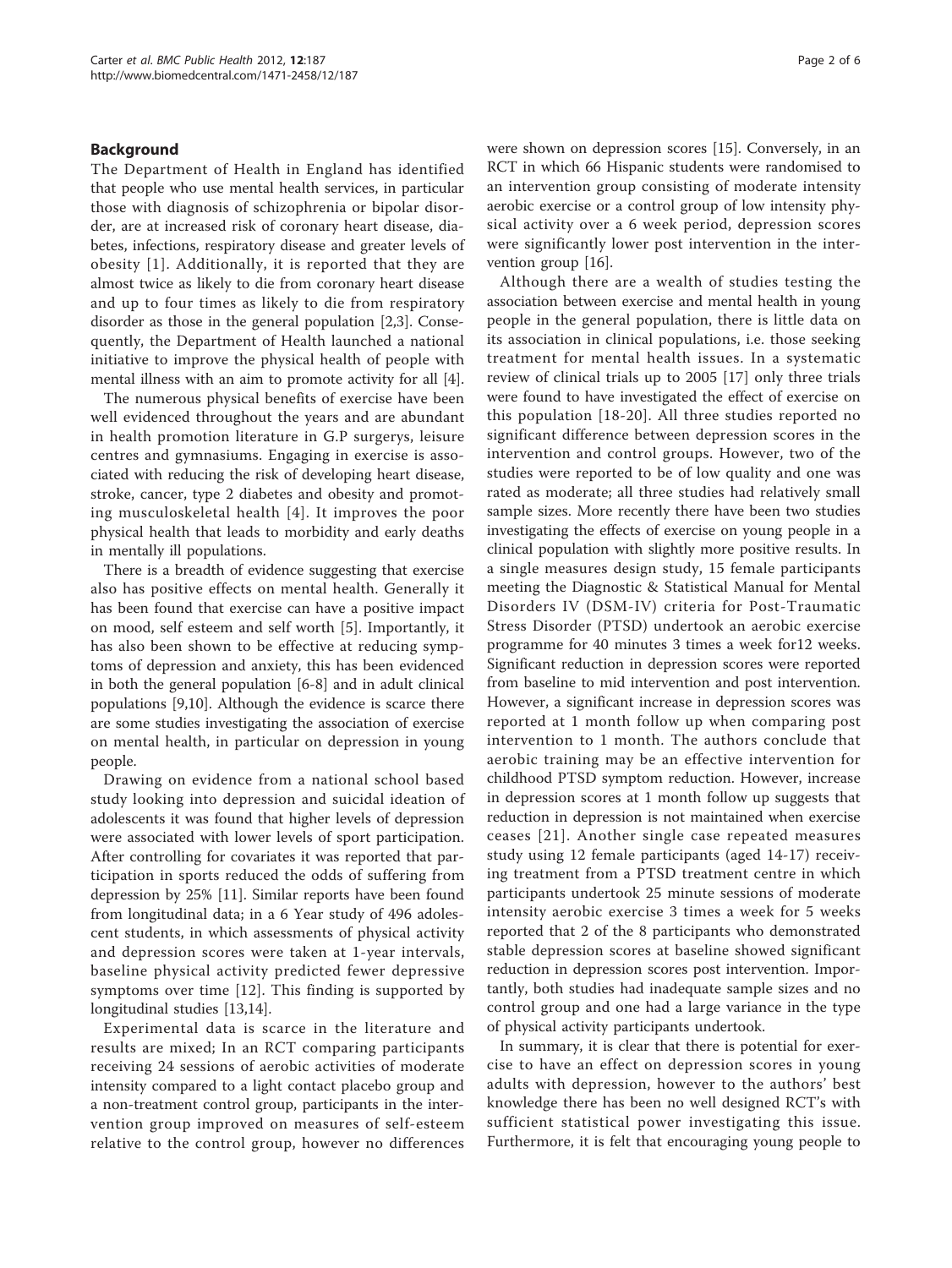exercise at levels recommended by national guidelines, or as prescribed by the researcher may be unrealistic for young people with mental health difficulties. The researchers' previous work among young people suggests that interventions tailored to young people's preferred intensity may improve their motivation for exercise and reduce attrition rates and lead to improved mental health outcomes, increase self-esteem and overall quality of life. Therefore, a specially designed programme with exercise at a preferred intensity has the potential to improve health outcomes in young people.

# **Objectives**

1. To determine the effectiveness of a preferred intensity exercise programme on the mental health outcomes of young people with depression.

2. To examine the acceptability of a preferred intensity exercise programme to young people with depression

3. To determine the cost effectiveness of a preferred intensity exercise programme for young people with depression.

# Hypothesis

It is hypothesised that exercise of preferred intensity will significantly lower depression scores, increase quality of life, reduce incidents of self harm and be more costeffective than treatment as usual.

# Method/Design

A sequential mixed methods design will be utilised and consists of 3 parts: A Randomised Controlled Trial (RCT), focus groups and interviews, and an economic evaluation. The RCT: Participants will be randomly allocated to preferred intensity aerobic exercise (intervention arm) or treatment as usual (control arm). Outcome measures, which will be collected independently of the research team, will be captured at baseline, post-intervention and six months follow-up. Qualitative data will be collected through face-to-face qualitative interviews and focus groups to understand potential barriers or facilitators to participation. An economic evaluation will also be conducted in order to assess the cost effectiveness of the intervention.

#### Sample & recruitment

Participants will be young people aged 14-17 recruited from Primary Care Services, Child and Adolescent Mental Health Services and Voluntary Services in Nottingham City and County in the UK.

The initial approach will be from a member of the patient's usual care team who will be informed about the study. The participants then will be referred by his/ her GP/Dr/Health Worker who believes that he/she may benefit from this programme because he/she have been having some difficulties with his/her mental health.

#### Inclusion/exclusion criteria

Inclusion Criteria - Young person to be aged between 14-17, receiving treatment for depression or scoring as depressed on the Children's Depression Inventory (CDI)

Exclusion Criteria- participants having any injury or physical health problem or condition that precludes their participation.

#### Screening

Screening will take place by the potential participant's GP or Mental Health Professional who will be given a flow chart of inclusion criteria. Alternatively, if the participant has been referred by non mental health community/voluntary services he/she will be screened by a member of the research team who will administer the Children's Depression Inventory (CDI).

# Primary outcome measure

#### The Children's Depression Inventory 2(CDI-2) [\[22\]](#page-5-0)

The CDI-2 consists of 28-items designed to assess depression scores in young people aged 7 to 17. For each item the there are three possible answers; 0 indicating the absence of symptoms, 1 the mild symptoms, and 2 the definite symptoms. The total score ranges from 0 to 54. The CDI is sensitive to changes in depressive symptoms over time and is a useful index of the severity of the depressive syndrome.

# Secondary outcome measures

#### European Quality of Life-5 Dimensions (EQ-5D)

The EQ-5D is a standardised measure of health-related quality of life that provides a simple, generic measure of health for clinical and economic appraisal. It comprises five questions on mobility, self care, pain, usual activities, and psychological status with five possible answers for each item  $(1 = no problem, 2 = slight problem, 3 =$ moderate problem,  $4 =$  severe problem,  $5 =$  unable. It is applicable to a wide range of health conditions and treatments; it provides a simple descriptive profile and a single index value for health status.

#### The Client Receipt of Service Inventory (CRSI)

The CSRI is a questionnaire that collects retrospective information on service utilisation, service-related issues and income in a manner commensurate with estimating care package costs.

#### The Borg (RPE) Scale [\[23](#page-5-0)]

THE RPE scale is a simple method of rating perceived exertion (RPE) and to gauge a person's level of intensity when exercising. It has an ordinal scale that ranges from 0-16 with verbal anchors allowing the participants to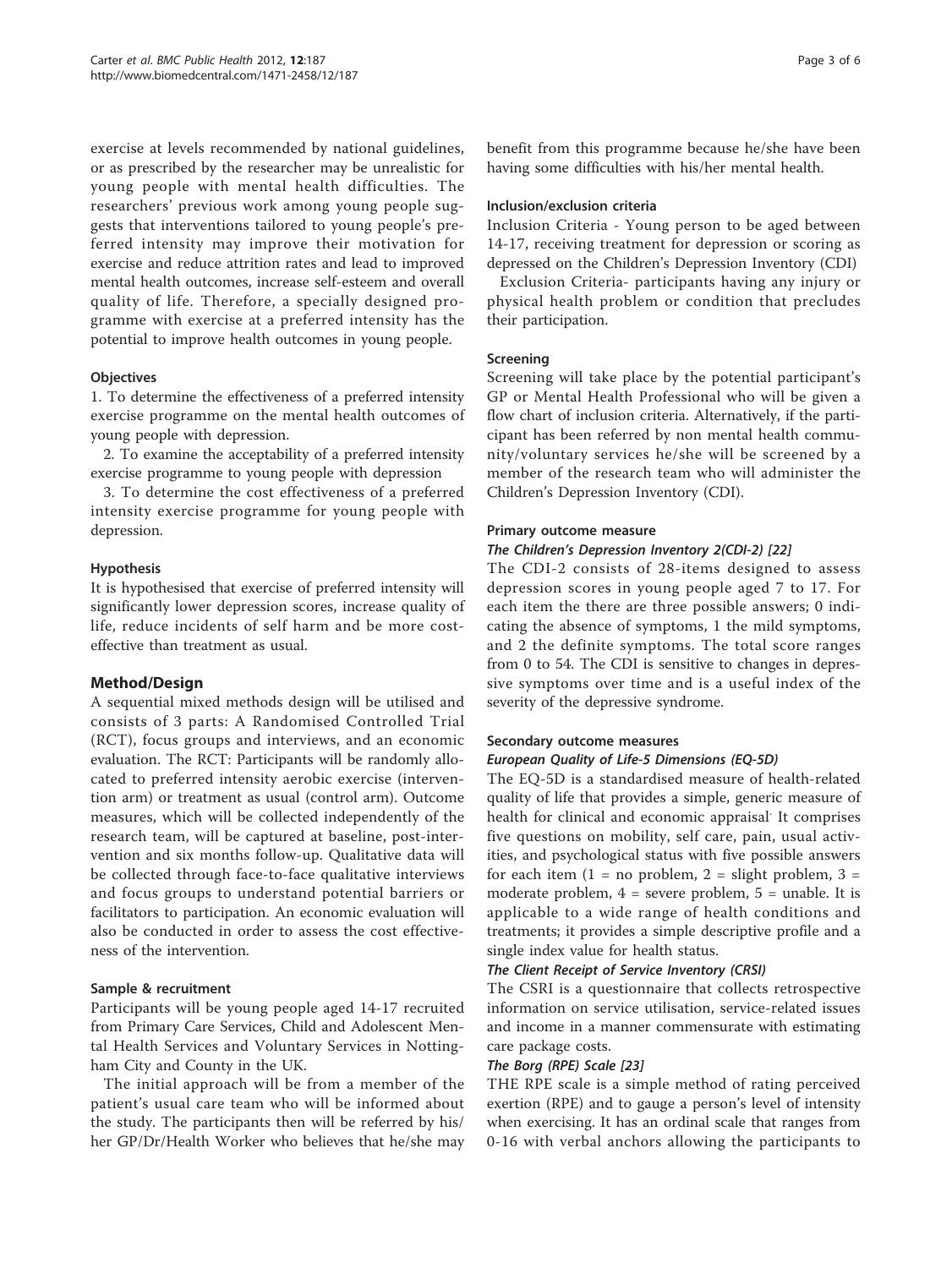designate their level of intensity more accurately and for answers to be standardized across individuals and tasks.

Heart Rate

Resting Heart Rate

Self Harm

The number of incidents of self harm in the last 3 months

Compliance with intervention

The number of exercise session each participant attends

## Procedure

The intervention group will undertake  $12 \times 60$  minute aerobic exercise sessions, in groups of 5-10, tailored to participants' exercise levels and preferences led by a qualified exercise therapist. The intervention group will also receive psychosocial and motivational support throughout each session to facilitate ongoing participation and enduring change. The motivational coaching will consist of behaviour modification: goal setting, selfmonitoring, social support, enhancing self-efficacy and shaping.

Participants will have baseline measures taken at the initial session. Outcome measures will be repeated at post intervention in the final session and at 6 month follow up at a location that suits the participant.

Participants in the intervention group will be invited to participate in focus groups and face-to-face interviews following completion of the exercise programme. These will take place at a location agreed with participants and researchers. It is hoped that these will be conducted at the centres at which the exercise takes place. The data will be recorded on an audio tape with the informed consent from the participants and their legal guardians. The facilitator will also take written notes which will help identify the participants in the recording. Data will be transcribed, coded and analysed for patterns, themes and sub-categories, paying particular attention to outliers and rival explanations given by participants.

The control group will receive usual care throughout the 12 week intervention period. Outcome measures will be taken within the same week as the paired intervention group; at baseline, post intervention (12 weeks later) and at 6 month follow up.

Resource data will be collected for an economic evaluation using the Client Receipt of Service Inventory (CSRI) which is a comprehensive inventory of resource use that has been widely used in economic evaluations of mental health interventions [[24\]](#page-5-0). Resource use will be valued using published, and where appropriate patient reported, unit costs. The primary measure for the cost effectiveness analysis will be the SPPA (with sensitivity analysis covering a range of possible outcomes). Assessing health related quality of life using the EQ-5D will

enable a cost utility analysis to be undertaken for the trial period. Using the information on costs and benefits an incremental economic analysis comparing the tailored exercise intervention to treatment as usual will be undertaken to estimate mean cost-effectiveness. To test the robustness of results in the face or any uncertainties, and in order to improve the generalisability of results, sensitivity analysis will be conducted. In addition, uncertainty surrounding the cost-effectiveness of the tailored exercise intervention will be presented graphically using Cost-Effectiveness Acceptability Curves [[25\]](#page-5-0). Should the data be skewed then non-parametric bootstrap analysis using the percentile method confidence interval [[26\]](#page-5-0) will be undertaken and incremental net benefits estimated.

The project steering group will be used to undertake an implementation analysis of the project's findings in order to understand knowledge transfer from research to clinical practice in the health service. Such an approach is in line with MRC guidance for developing and evaluating complex interventions [[27](#page-5-0)]. The MRC guidance highlights that clinical ineffectiveness may be a result of an implementation failure; as a result, it calls for multi-level, process evaluations that may go beyond RCTs to understand such failure. In the steering group we intend to elicit from members the issues relating to the uptake of the findings from the proposed study and the barriers we may encounter in doing this. Each member of the group will complete a proforma eliciting a Social Network Analysis of their interactions with other service providers to better understand the concerns of providers not immediately associated with the project.

#### Sample size and justification

128 participants are required in order to have 80% power to detect a difference in mean change of the primary outcome measure. This assumes equal standard deviations of 16 points and using a pre-specified significance level of  $p < 0.05$ . Assuming 20% attrition rates, it is proposed to recruit 158 participants to the study (79 intervention arm, 79 control arm).

#### Stopping rules and discontinuation

The Trial will be stopped if there are significant adverse events that cannot be remedied, if there is a significant failure to recruit the required sample and if requested by the funder or sponsor.

#### Randomisation and blinding

Allocated to experimental or control arm will be by computer generated numbers by a researcher not associated with the study. Measurements of baseline, outcome and follow-up measures will be taken by a researcher not associated with the study. Baseline outcome measures will be taken after random allocation.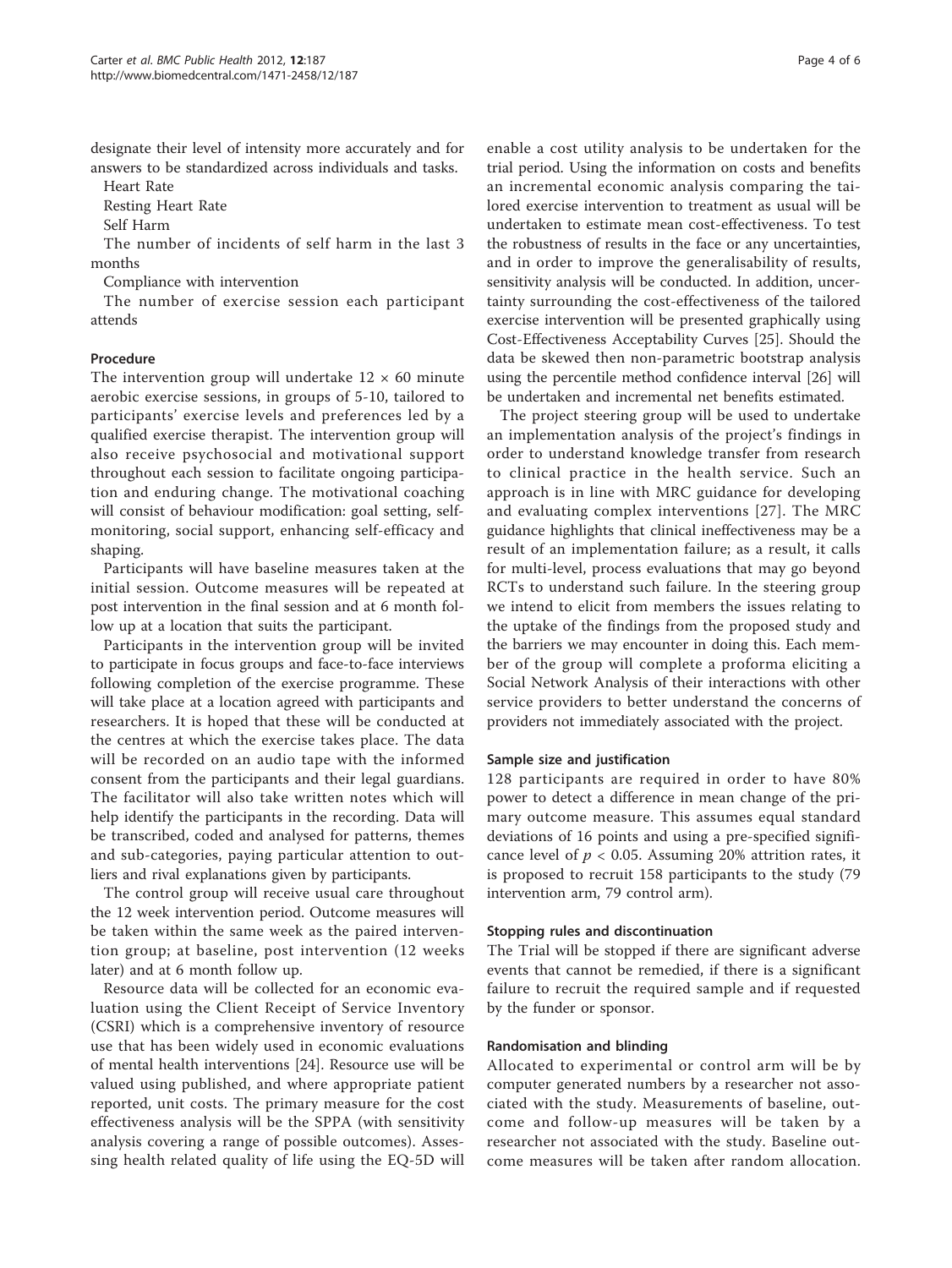<span id="page-4-0"></span>The exercise therapist and focus group facilitator will only know which participants get the exercise intervention.

#### Statistical analysis

SPSS V.18 will be used for the analysis of the results. The two groups will be described in terms of their baseline characteristics. Our primary outcome will be the CDI post intervention. A regression model will be used to compare the two groups in terms of the CDI score post intervention conditional on baseline score. No other confounders will be adjusted for unless there appears to be an imbalance at baseline between the two groups on pre-specified covariates that are considered to influence outcome. For secondary outcomes, similar models will be built all conditional on the relevant baseline score in addition to baseline CDI score. Analyses will be intention-to-treat and conducted on a dataset where codes for the two intervention groups are unlabeled. All estimates of effect sizes and numbers needed to treat will be reported with 95% confidence intervals. One of the potential problems with early studies testing a relatively new intervention with a group in whom it is largely untested is that the results may be skewed in a positive direction. To minimise this potential effect, the statistical analyses will be conducted independently of the research team. Qualitative analysis of the focus groups and interviews will be conducted using NVivo 9 in order to code the information and look for relevant trends and themes within the data.

#### **Ethics**

The study received ethical approval from Nottingham Research Ethics Committee on 18/07/11. REC reference: 11/EM/0157.

#### **Discussion**

The results of this study will show whether preferred intensity exercise has an effect on the mental health outcomes of young people with depression and whether it is acceptable to young people with depression.

#### Abbreviations

CDI: Children's depression inventory; CSRI: Client receipt of Service inventory; DSM-IV: Diagnostic & statistical manual for mental disorders IV; EQ-5D: European quality of life-5 dimensions; PTSD: Post-traumatic stress disorder; RCT: Randomised controlled trial; RPE: Rating perceived exertion; SPSS: Statistical package for the social sciences.

#### Acknowledgements

The study is funded by the National Institute of Mental Health, Research for Patient Benefit Programme, grant reference number: PB-PG-1208-18097.

#### Authors' contributions

TC drafted the manuscript, co-authored the protocol and contributed to the ethics submission. PC conceived of the study, co-authored the protocol and contributed to the ethics submission. EK co-authored the protocol and

contributed to the ethics submission. IM co-authored the protocol. All authors contributed to the design of the study, the study protocol and the writing up of the paper. All authors read and approved the final manuscript.

#### Competing interests

The authors declare that they have no competing interests.

#### Received: 6 February 2012 Accepted: 13 March 2012 Published: 13 March 2012

#### References

- 1. Department of Health: From values to action: The Chief Nursing Officer's review of mental health nursing London: DH; 2006.
- 2. Rethink: Only the Best London: Rethink; 2004.
- 3. Brown S, Inskip H, Barraclough B: [Causes of the excess mortality of](http://www.ncbi.nlm.nih.gov/pubmed/11040880?dopt=Abstract) [schizophrenia.](http://www.ncbi.nlm.nih.gov/pubmed/11040880?dopt=Abstract) British Journal of Psychiatry 2000, 177:212.
- 4. Department of Health: Choosing Activity: A physical activity action plan. London; 2005.
- 5. In Psychology of Physical Activity. Edited by: Biddle SJ, Mutrie N. London: Routledge: 2008:
- 6. Schmitz N, Kruse J, Kugler J: [The association between physical exercises](http://www.ncbi.nlm.nih.gov/pubmed/15539056?dopt=Abstract) [and health-related of life in subjects with mental disorders: results from](http://www.ncbi.nlm.nih.gov/pubmed/15539056?dopt=Abstract) [a cross-sectional survey.](http://www.ncbi.nlm.nih.gov/pubmed/15539056?dopt=Abstract) Preventive Medicine 2004, 39:1200-1207.
- 7. Guszkowska M: [Effects of exercise on anxiety, depression and mood \[in](http://www.ncbi.nlm.nih.gov/pubmed/15518309?dopt=Abstract) [Polish\].](http://www.ncbi.nlm.nih.gov/pubmed/15518309?dopt=Abstract) Psychiatr Pol 2004, 38:611-620.
- 8. Penedo FJ, Dahn JR: [Exercise and well-being: A review of mental and](http://www.ncbi.nlm.nih.gov/pubmed/16639173?dopt=Abstract) [physical health benefits associated with physical activity.](http://www.ncbi.nlm.nih.gov/pubmed/16639173?dopt=Abstract) Current Opinion in Psychiatry 2005, 18:189-193.
- 9. Singh NA, Stavrinos TM, Scarbek Y, Galambos G, Liber C, Fiatarone Singh MA: [A randomized controlled trial of high versus low intensity](http://www.ncbi.nlm.nih.gov/pubmed/15983181?dopt=Abstract) [weight training versus general practitioner care for clinical depression in](http://www.ncbi.nlm.nih.gov/pubmed/15983181?dopt=Abstract) [older adults.](http://www.ncbi.nlm.nih.gov/pubmed/15983181?dopt=Abstract) The Journals of Gerontology. Series A, Biological Sciences and Medical Sciences 2005, 60:768-776.
- 10. DiLorenzo TM, Bargman EP, Stucky-Ropp R, et al: [Long-term effects of](http://www.ncbi.nlm.nih.gov/pubmed/9973590?dopt=Abstract) [aerobic exercise on psychological outcomes.](http://www.ncbi.nlm.nih.gov/pubmed/9973590?dopt=Abstract) Prev Med 1999, 28:75-85.
- 11. Babiss LA, Gangwisch JE: [Sports participation as a protective factor](http://www.ncbi.nlm.nih.gov/pubmed/22439114?dopt=Abstract) [against depression and suicidal ideation in adolescents as mediated by](http://www.ncbi.nlm.nih.gov/pubmed/22439114?dopt=Abstract) [self esteem and social support.](http://www.ncbi.nlm.nih.gov/pubmed/22439114?dopt=Abstract) Journal of Developmental & Behavioral Pediatrics 2009, 30(5):376-384.
- 12. Jerstad SJ, et al: [Prospective Reciprocal Relations Between Physical](http://www.ncbi.nlm.nih.gov/pubmed/22439079?dopt=Abstract) [Activity and Depression in Female Adolescents.](http://www.ncbi.nlm.nih.gov/pubmed/22439079?dopt=Abstract) Journal of Consulting & Clinical Psychology 2010, 78(2):268-272.
- 13. Neissaar I, Raudsepp L: [Changes in Physical Activity, Self-Efficacy and](http://www.ncbi.nlm.nih.gov/pubmed/21881154?dopt=Abstract) [Depressive Symptoms in Adolescent Girls.](http://www.ncbi.nlm.nih.gov/pubmed/21881154?dopt=Abstract) Pediatric Exercise Science 2011, 23(3):331-343.
- 14. Sund AM, Larsson B, Wichstrøm L: [Role of physical and sedentary](http://www.ncbi.nlm.nih.gov/pubmed/20358175?dopt=Abstract) [activities in the development of depressive symptoms in early](http://www.ncbi.nlm.nih.gov/pubmed/20358175?dopt=Abstract) [adolescence.](http://www.ncbi.nlm.nih.gov/pubmed/20358175?dopt=Abstract) Social Psychiatry And Psychiatric Epidemiology 2011, 46(5):431-441.
- 15. Daley AJ, Copeland RJ, et al: "[Exercise therapy as a treatment for](http://www.ncbi.nlm.nih.gov/pubmed/17079587?dopt=Abstract) psychopathologic [conditions in obese and morbidly obese adolescents:](http://www.ncbi.nlm.nih.gov/pubmed/17079587?dopt=Abstract) [a randomized, controlled trial](http://www.ncbi.nlm.nih.gov/pubmed/17079587?dopt=Abstract)". Pediatrics 2006, 118(5):2126-2134.
- 16. Crews DJ, Lochbaum MR, Landers DM: [AEROBIC PHYSICAL ACTIVITY](http://www.ncbi.nlm.nih.gov/pubmed/22438875?dopt=Abstract) [EFFECTS ON PSYCHOLOGICAL WELL-BEING IN LOW-INCOME HISPANIC](http://www.ncbi.nlm.nih.gov/pubmed/22438875?dopt=Abstract) [CHILDREN.](http://www.ncbi.nlm.nih.gov/pubmed/22438875?dopt=Abstract) Perceptual & Motor Skills 2004, 98(1):319-324.
- 17. Larun L, Nordheim L, Ekeland E, Hagen, Heian F: Exercise in prevention and treatment of anxiety and depression among children and young people. The Cochrane collection of systematic reviews 2006, CD004691.
- 18. Kanner KD: High versus low-intensity exercise as part of an inpatient treatment program for childhood and adolescent depression. Dissertation Abstracts International 1991, 51(8-B), Feb-B.
- 19. Brown SW, Welsh MC, Labbe EE, Vitulli WF, Kulkarni P: [Aerobic exercise in](http://www.ncbi.nlm.nih.gov/pubmed/22438875?dopt=Abstract) [the psychological treatment of adolescents.](http://www.ncbi.nlm.nih.gov/pubmed/22438875?dopt=Abstract) Perceptual & Motor Skills 1992, 74(2):555-560.
- 20. Cohen-Kahn DD: The effects of a graded mastery weight-training program on depression and overall functioning in inpatient adolescents. Dissertation Abstracts International: Section B: the Sciences & Engineering 1995, 55(8-B), Feb-B.
- 21. Newman CL, Motta RW: [The effects of aerobic exercise on childhood](http://www.ncbi.nlm.nih.gov/pubmed/17725082?dopt=Abstract) [PTSD, anxiety, and depression.](http://www.ncbi.nlm.nih.gov/pubmed/17725082?dopt=Abstract) International Journal Of Emergency Mental Health 2007, 9(2):133-158.